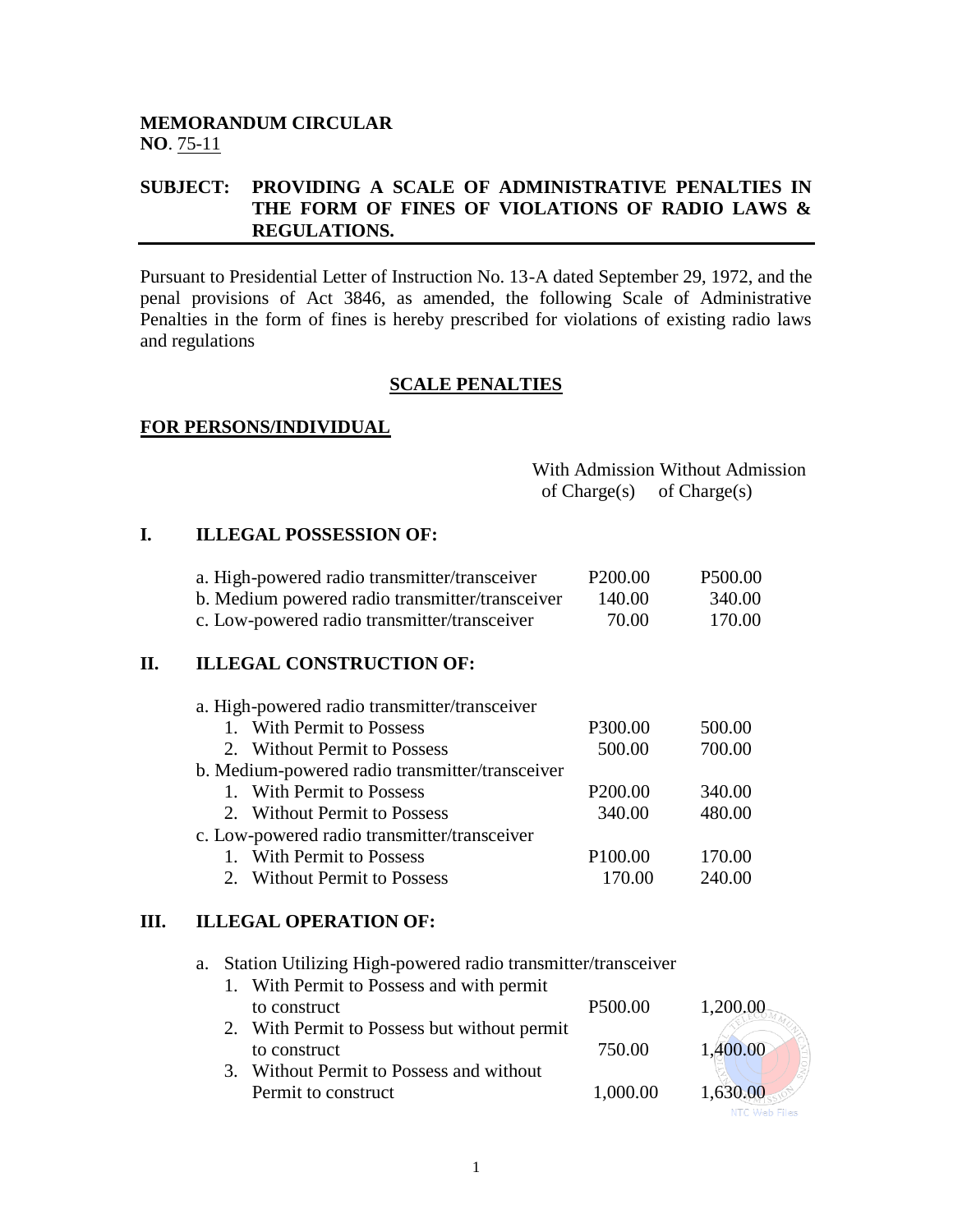|                |    | 4. Allowing the operation of a radio         |         |          |
|----------------|----|----------------------------------------------|---------|----------|
|                |    | by an unlicensed operator                    | 500.00  | 1,200.00 |
|                |    | 5. Use of unauthorized frequency             | 500.00  | 1,200.00 |
|                |    | 6. No logbook                                | 50.00   | 50.00    |
| b.             |    | Station utilizing medium-powered radio       |         |          |
|                |    | transmitter/transceiver                      |         |          |
|                |    | 1. With Permit to Possess and with           |         |          |
|                |    | <b>Permit to Construct</b>                   | P340.00 | P800.00  |
|                |    | 2. With Permit to Possess but without permit |         |          |
|                |    | to Construct                                 | 500.00  | 940.00   |
|                |    | 3. Without Permit to Possess and without     |         |          |
|                |    | <b>Permit to Construct</b>                   | 780.00  | 1,090.00 |
|                | 4. | Allowing the operation of a radio station    |         |          |
|                |    | by an unlicensed operator                    | 340.00  | 80.00    |
|                |    | 5. Use of unauthorized frequency             | 340.00  | 800.00   |
|                |    | 6. No logbook                                | 50.00   | 50.00    |
| $\mathbf{c}$ . |    | Station utilizing low-powered radio          |         |          |
|                |    | transmitter/transceiver                      |         |          |
|                |    | 1. With Permit to Possess and with           |         |          |
|                |    | Permit to Construct                          | P170.00 | P400.00  |
|                |    | 2. With Permit to Possess but without        |         |          |
|                |    | Permit to Construct                          | 250.00  | 470.00   |
|                |    | 3. Without Permit to Possess and without     |         |          |
|                |    | <b>Permit to Construct</b>                   | 340.00  | 545.00   |
|                | 4. | Allowing the operation of a radio station    |         |          |
|                |    | by an unlicensed operator                    | 170.00  | 400.00   |
|                |    | 5. Use of unauthorized frequency             | 170.00  | 400.00   |
|                | 6. | No logbook                                   | 50.00   | 50.00    |
|                |    |                                              |         |          |

# **IV. ILLEGAL SALE (per unit)**

| a. High-powered radio transmitter/transceiver   | P <sub>100.00</sub> | P <sub>250.00</sub> |
|-------------------------------------------------|---------------------|---------------------|
| b. Medium powered radio transmitter/transceiver | 70.00               | 170.00              |
| c. Low-powered radio transmitter/transceiver    | 35.00               | 85.00               |

# **FOR COMPANY, ASSOCIATION OR CORPORATION**

### **I. ILLEGAL POSSESS OF:**

| a. High-powered radio transmitter/transceiver   | P <sub>500.00</sub> | P1,250.00 |
|-------------------------------------------------|---------------------|-----------|
| b. Medium powered radio transmitter/transceiver | 340.00              | 840.00    |
| c. Low-powered radio transmitter/transceiver    | 170.00              | 420.00    |

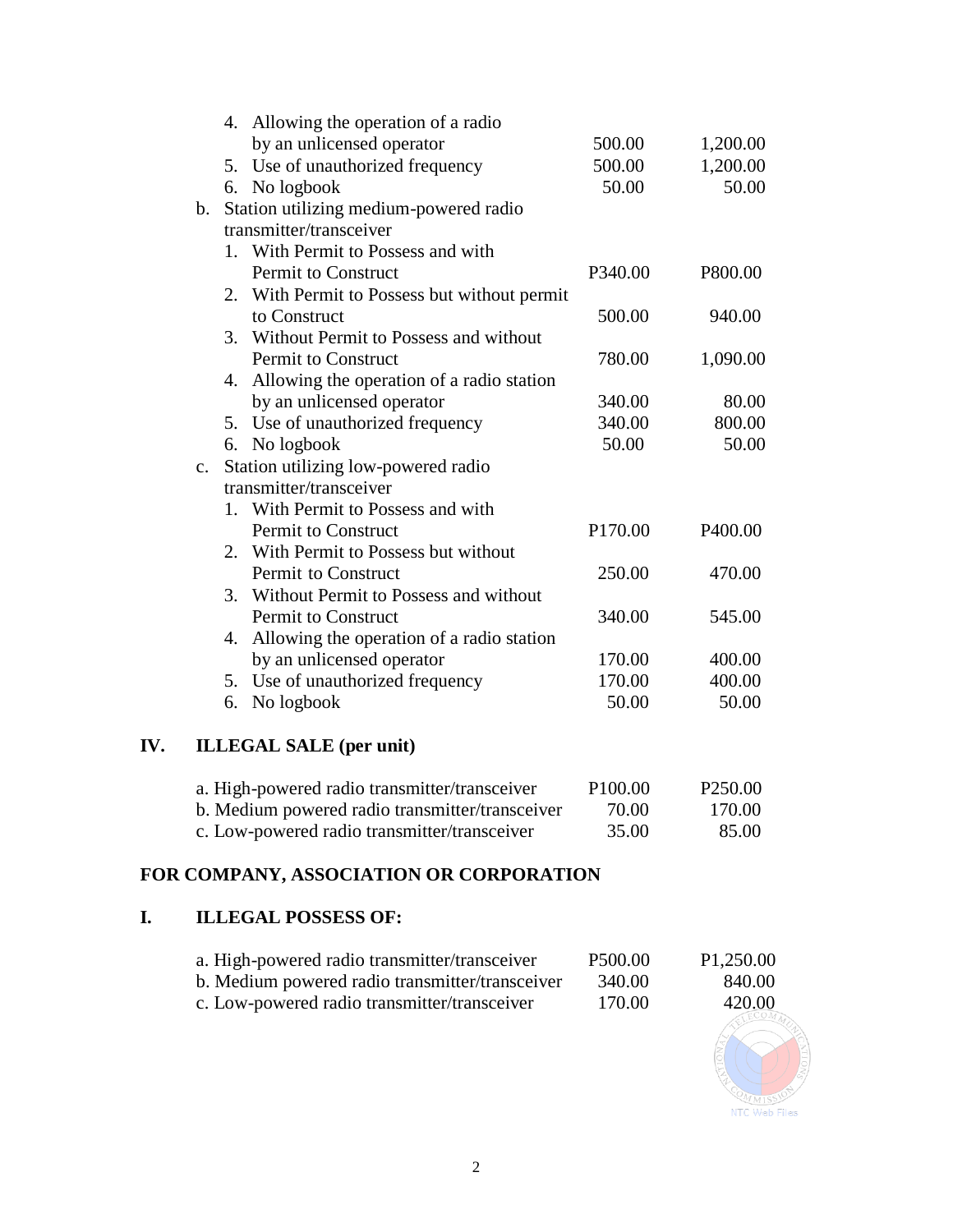## **II. ILLEGAL CONSTRUCTION OF:**

|    | a. High-powered radio transmitter/transceiver                      |          |               |
|----|--------------------------------------------------------------------|----------|---------------|
|    | 1. With Permit to Possess                                          | P750.00  | P500.00       |
|    | 2. Without Permit to Possess                                       | 1,250.00 | 1,750.00      |
|    | b. Medium-powered radio transmitter/transceiver                    |          |               |
|    | 1. With Permit to Possess                                          | 560.00   | 840.00        |
|    | 2. Without Permit to Possess                                       | 840.00   | 1,570.00      |
|    | c. Low-powered radio transmitter/transceiver                       |          |               |
|    | 1. With Permit to Possess                                          | 280.00   | 420.00        |
|    | 2. Without Permit to Possess                                       | 420.00   | 590.00        |
| Ш. | <b>ILLEGAL OPERATION OF:</b>                                       |          |               |
|    | Station Utilizing High-powered radio transmitter/transceiver<br>a. |          |               |
|    | 1. With Permit to Possess and with permit                          |          |               |
|    | to construct                                                       | 1,250.00 | 3,000.00      |
|    | 2. With Permit to Possess but without permit                       |          |               |
|    | to construct                                                       | 1,875.00 | 3,500.00      |
|    | 3. Without Permit to Possess and without                           |          |               |
|    | Permit to construct                                                | 2,500.00 | 4,075.00      |
|    | 4. Allowing the operation of a radio                               |          |               |
|    | by an unlicensed operator                                          | 1,250.00 | 3,000.00      |
|    | 5. Use of unauthorized frequency                                   | 1,250.00 | 3,000.00      |
|    | No logbook<br>6.                                                   | 120.00   | 120.00        |
|    | b. Station utilizing medium-powered radio                          |          |               |
|    | transmitter/transceiver                                            |          |               |
|    | 1. With Permit to Possess and with                                 |          |               |
|    | Permit to Construct                                                | 840.00   | 2,000.00      |
|    | 2. With Permit to Possess but without permit                       |          |               |
|    | to Construct                                                       | 1,250.00 | 2,340.00      |
|    | 3. Without Permit to Possess and without                           |          |               |
|    | <b>Permit to Construct</b>                                         | 1,780.00 | 2,720.00      |
|    | 4. Allowing the operation of a radio station                       |          |               |
|    | by an unlicensed operator                                          | 840.00   | 2,000.00      |
|    | 5. Use of unauthorized frequency                                   | 840.00   | 2,000.00      |
|    | No logbook<br>6.                                                   | 120.00   | 120.00        |
|    | Station utilizing low-powered radio<br>$\mathbf{c}$ .              |          |               |
|    | transmitter/transceiver                                            |          |               |
|    | 1. With Permit to Possess and with                                 |          |               |
|    | Permit to Construct                                                | 420.00   | 1,000.00      |
|    | 2. With Permit to Possess but without                              |          |               |
|    | Permit to Construct                                                | 640.00   | 1,270.00      |
|    | 3. Without Permit to Possess and without                           |          |               |
|    | Permit to Construct                                                | 840.00   | 1,360.00      |
|    | Allowing the operation of a radio station<br>4.                    | 420.00   | 1,000.00      |
|    |                                                                    |          | NTC Web Files |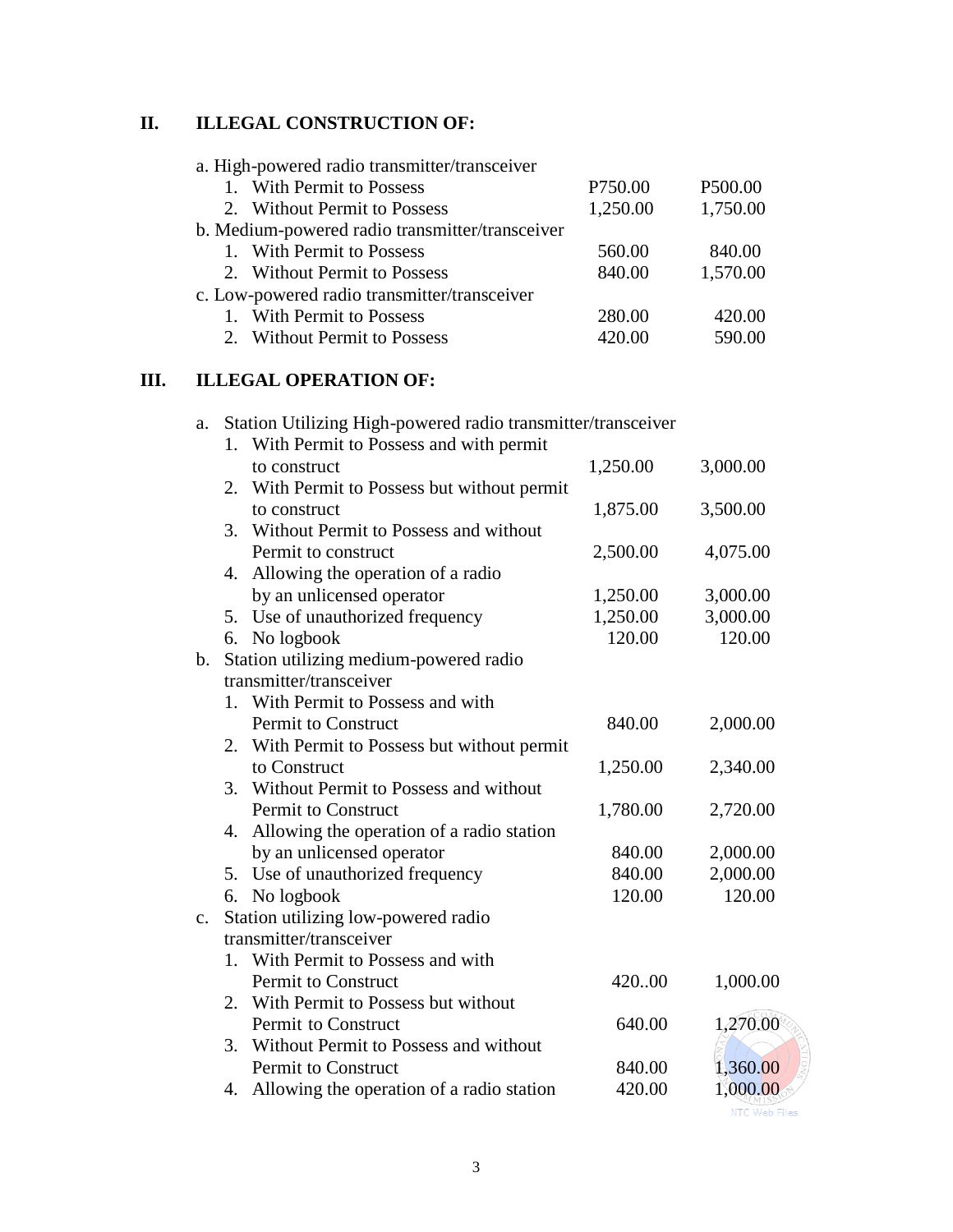|     | 6.        | by an unlicensed operator<br>5. Use of unauthorized frequency<br>No logbook                                                                                                                                                                                              | P420.00<br>120.00          | P <sub>1</sub> ,000.00<br>120.00 |
|-----|-----------|--------------------------------------------------------------------------------------------------------------------------------------------------------------------------------------------------------------------------------------------------------------------------|----------------------------|----------------------------------|
| IV. |           | <b>ILLEGAL SALE</b> (per unit)                                                                                                                                                                                                                                           |                            |                                  |
|     |           | a. High-powered radio transmitter/transceiver<br>b. Medium powered radio transmitter/transceiver<br>c. Low-powered radio transmitter/transceiver                                                                                                                         | 200.00<br>140.00<br>70.00  | 500.00<br>340.00<br>170.00       |
| V.  |           | VIOLATION OF THE TERMS AND CONDITIONS<br>OF A RADIO STATION LICENSE OR PERMIT                                                                                                                                                                                            |                            |                                  |
|     | A.        | For Persons/Individuals                                                                                                                                                                                                                                                  |                            |                                  |
|     | 1.        | <b>Off-Frequency Operation</b><br>High-powered radio transmitter/<br>a.<br>transceiver<br>b. Medium powered radio transmitter/<br>transceiver<br>c. Low-powered radio transmitter/<br>transceiver                                                                        | 300.00<br>200.00<br>100.00 | 750.00<br>500.00<br>250.00       |
|     | 2.        | Operating beyond the authorized working<br>hours, per hour or fraction of an hour<br>High-powered radio transmitter/<br>a.<br>Transceiver<br>b. Medium powered radio transmitter/<br>transceiver<br>Low-powered radio transmitter/<br>$\mathbf{C}$<br>transceiver        | 200.00<br>150.00<br>100.00 | 500.00<br>350.00<br>250.00       |
|     | 3.        | Other operational violation which are<br>attributable to the station owner<br>High-powered radio transmitter/<br>$\mathbf{b}$ .<br>Transceiver<br>Medium powered radio transmitter/<br>$\mathbf{b}$ .<br>transceiver<br>c. Low-powered radio transmitter/<br>transceiver | 200.00<br>150.00<br>100.00 | 500.00<br>350.00<br>250.00       |
|     | <b>B.</b> | For Company, Association or Corporation                                                                                                                                                                                                                                  |                            | ECOM)                            |

1. Off-Frequency Operation

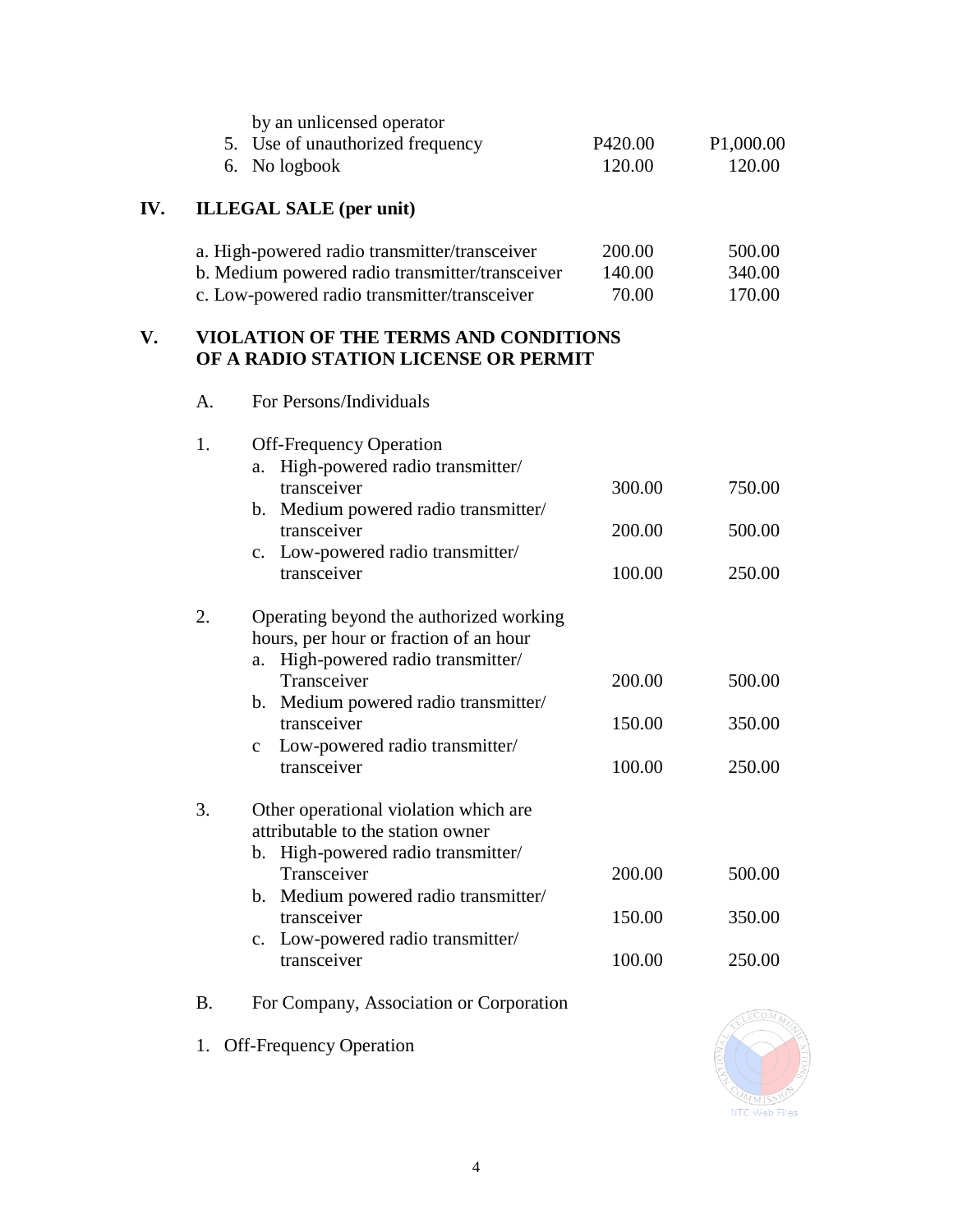|    | a.           | High-powered radio transmitter/<br>transceiver | P600.00 | 1,500.00 |
|----|--------------|------------------------------------------------|---------|----------|
|    | a.           | Medium powered radio transmitter/              |         |          |
|    |              | transceiver                                    | 400.00  | 1,000.00 |
|    |              | b. Low-powered radio transmitter/              |         |          |
|    |              | transceiver                                    | 200.00  | 500.00   |
| 2. |              | Operating beyond the authorized working        |         |          |
|    |              | hours, per hour or fraction of an hour         |         |          |
|    | a.           | High-powered radio transmitter/                |         |          |
|    |              | Transceiver                                    | 500.00  | 1,250.00 |
|    |              | b. Medium powered radio transmitter/           |         |          |
|    |              | transceiver                                    | 350.00  | 900.00   |
|    | $\mathbf{C}$ | Low-powered radio transmitter/                 |         |          |
|    |              | transceiver                                    | 150.00  | 400.00   |
| 3. |              | Other operational violation which are          |         |          |
|    |              | attributable to the station owner              |         |          |
|    | a.           | High-powered radio transmitter/                |         |          |
|    |              | transceiver                                    | 500.00  | 1,250.00 |
|    |              | b. Medium powered radio transmitter/           |         |          |
|    |              | transceiver                                    | 350.00  | 900.00   |
|    |              | c. Lower-powered radio transmitter/            |         |          |
|    |              | transceiver                                    | 150.00  | 400.00   |
|    |              |                                                |         |          |

### **VI. ALLOWING THE OPERATION OF A RADIO STATION BY AN OPERATOR WITH AN INAPROPRIATE RADIO OPERATOR RADIO OPERATOR LICENSE**

For Persons/Individuals

| а.             | High-powered radio transmitter/transceiver                                            | 300.00 | 750.00   |
|----------------|---------------------------------------------------------------------------------------|--------|----------|
| $\mathbf{b}$ . | Medium powered radio transmitter/transceiver                                          | 200.00 | 500.00   |
| C <sub>1</sub> | Low-powered radio transmitter/transceiver                                             | 100.00 | 250.00   |
| a.             | For Company, Association or Corporation<br>High-powered radio transmitter/transceiver | 500.00 | 1,200.00 |

- b. Medium powered radio transmitter/transceiver 400.00 1,000.00
- c. Low-powered radio transmitter/transceiver 200.00 750.00

# **VII. OPENING OF A RADIO TRAINING SCHOOL OR INSTITUTE WITHOUT A CERTIFICATE OF RECOGNITION GRANTED BY THE TELECOMMUNICATION CONTROL BUREAU (TCB)**

(per school year or fraction thereof)

| For Single Proprietorship |  |  | 750.00                             | 2,000.00                    |  |
|---------------------------|--|--|------------------------------------|-----------------------------|--|
|                           |  |  | $\sim$ $\sim$ $\sim$ $\sim$ $\sim$ | $\sim$ $\sim$ $\sim$ $\sim$ |  |

b. For Company, Association or Corporation 1,500.00 3,500.00